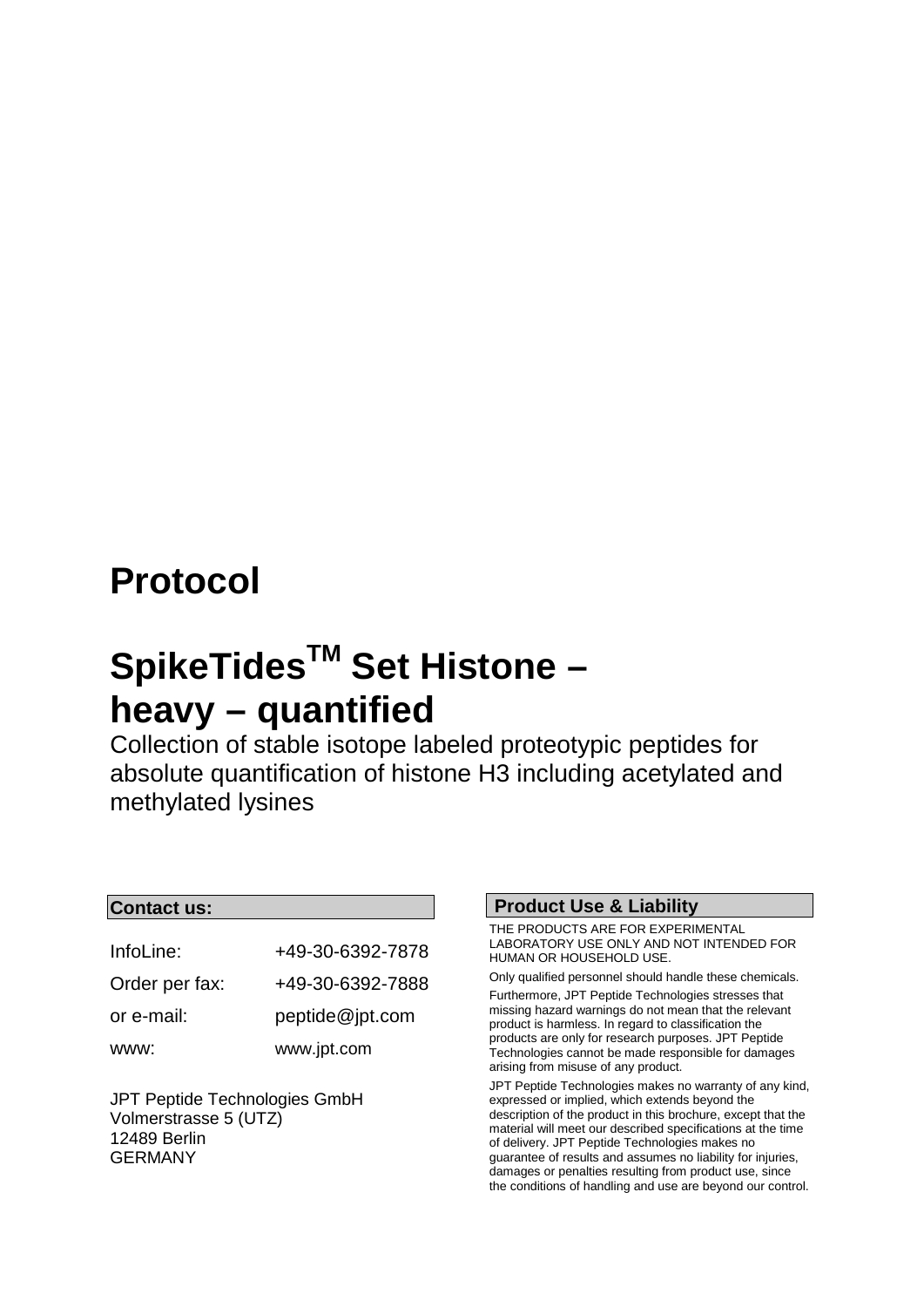### **Table of content**

f

| 6           | <b>REFERENCES</b>                    | 8               |
|-------------|--------------------------------------|-----------------|
| 5.2         | <b>Experimental protocol</b>         | 7               |
| 5.1         | <b>Micronics rack layout</b>         | 6               |
| 5           | <b>EXPERIMENTAL PART</b>             | 6               |
| 4           | <b>ADDITIONAL MATERIALS REQUIRED</b> | $6\phantom{1}6$ |
| 3           | <b>STORAGE</b>                       | 5               |
| $2^{\circ}$ | <b>LIST OF COMPONENTS</b>            | 5               |
| $\mathbf 1$ | <b>INTRODUCTION</b>                  | 3               |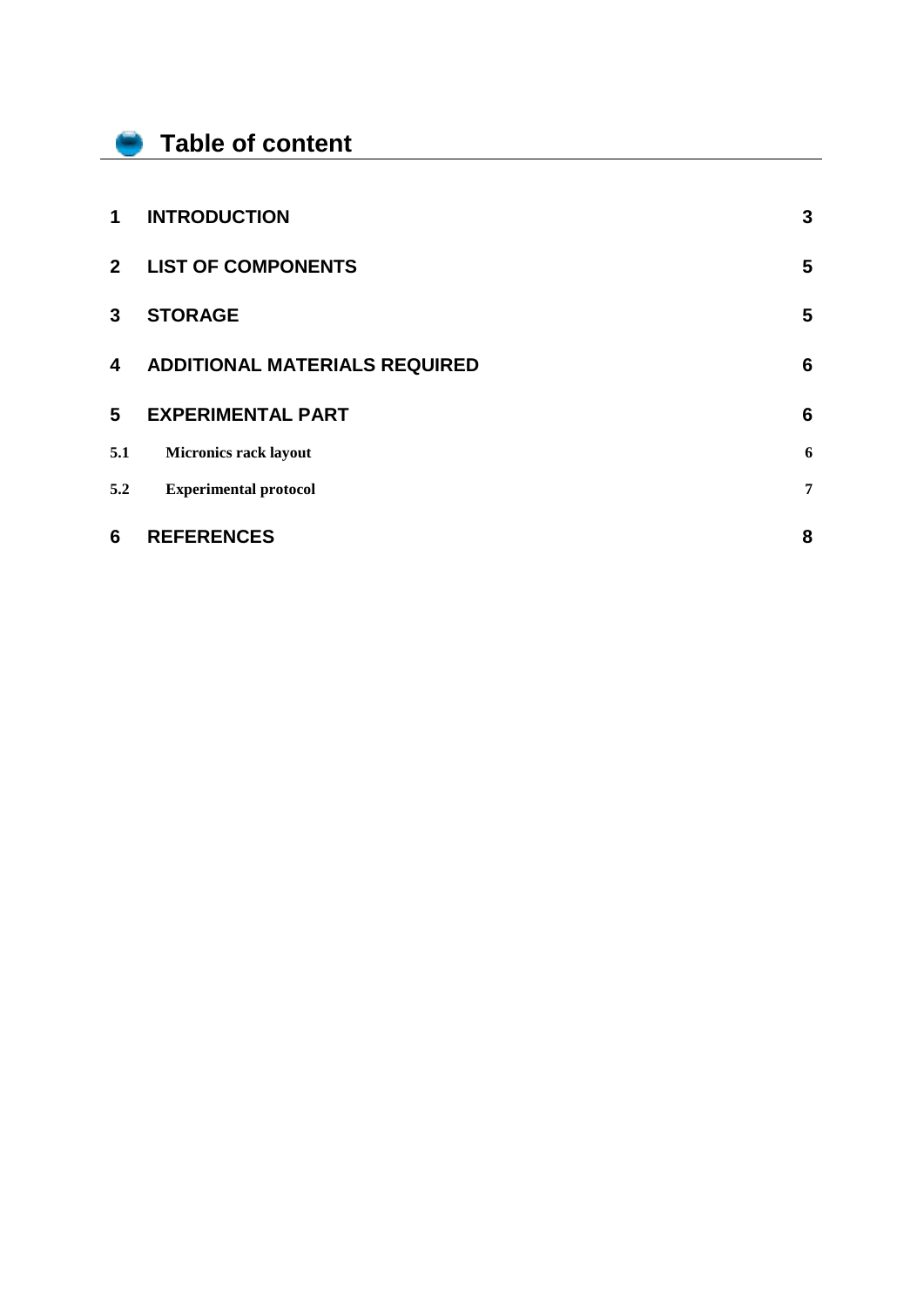### <span id="page-2-0"></span>**1 Introduction**

Histones are subject to post-translational modifications (epigenetic marks) that influence chromatin structures. The histone code hypothesis suggests that combinations of these modifications play a key role in the regulation of gene expression and thereby are important for health and disease. The examination of the histone code as well as the identification of histone based biomarkers is dependent on the availability of methods for the efficient multiplexed detection and quantification of the respective (modified) protein.

Therefore a kit was developed that covers the most important and most wellcharacterized lysine modifications of histone H3.

One highly efficient method for the multiplexed detection and quantification of proteins is targeted proteomics by mass spectrometry. The method makes use of one or more proteotypic peptide(s) from protein(s) of interest that are generated by tryptic digestion of the protein(s) and monitored by a selected reaction monitoring (SRM) or by a multiple reaction monitoring (MRM) assay.

Relative and absolute quantification by targeted proteomics requires stable isotopelabeled proteotypic peptides as internal standards. For absolute quantification these standards need to be absolutely quantified. The traditional way to prepare the quantified standards is the purification of the peptide to a very high level enabling subsequent amino acid analysis or alternative peptide quantification methods (LavaPep, Ninhydrin, Lowry) for peptide content determination. The drawbacks of these methods are low throughput and high costs for a) consumables for peptide synthesis (especially for peptides with incorporated heavy amino acids), and b) for efforts to purify and quantify peptides for absolute protein quantification.

JPT overcomes the traditional laborious and expensive purification and peptide content determination by attachment of a proprietary small chemical tag to the proteotypic peptide (proteotypic peptide + chemical tag, Figure 1).

Subsequent to the addition of a defined amount of tagged SpikeTide to the sample of interest, the digesting protease will release the desired proteolytic fragment from the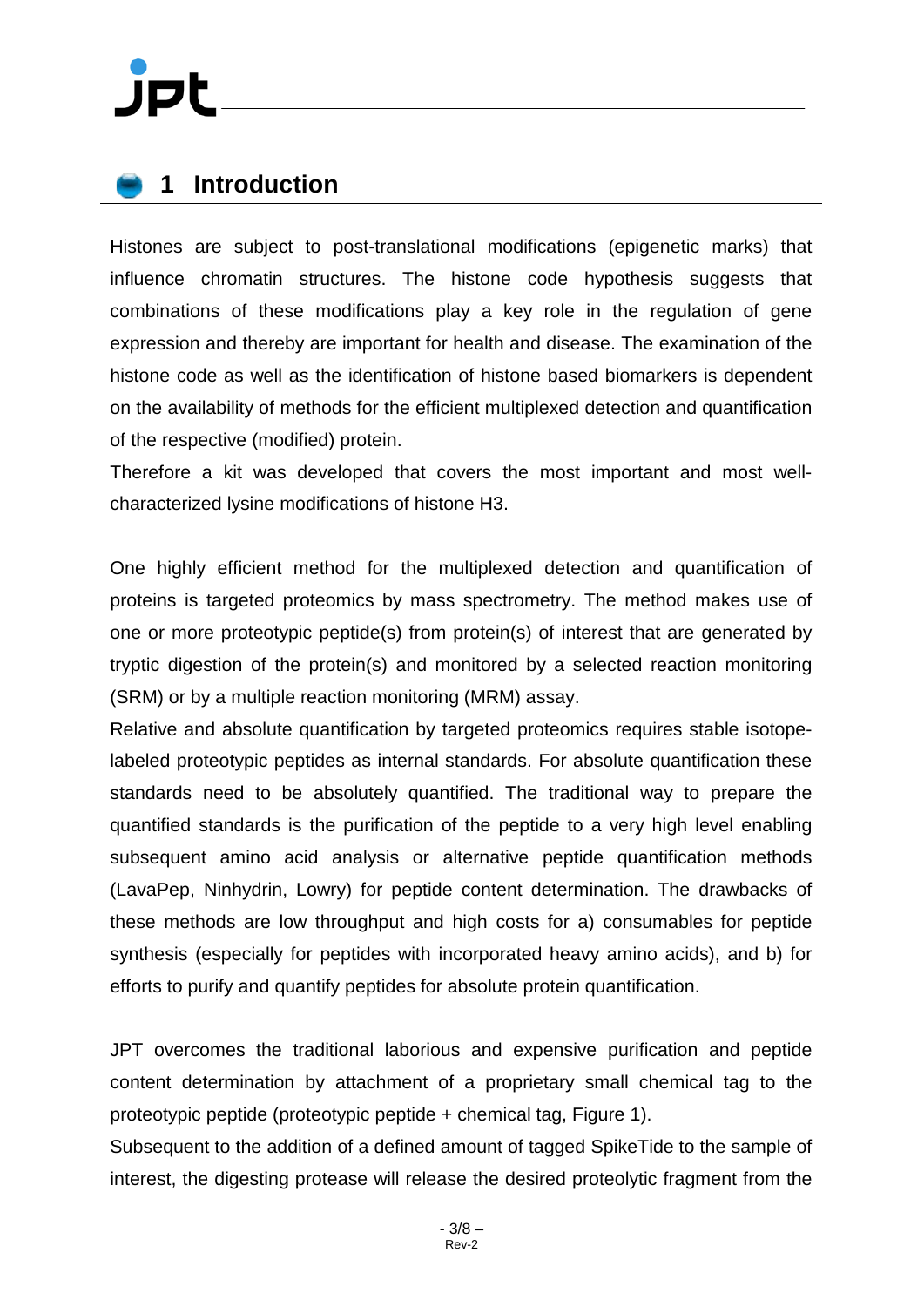SpikeTides in a defined 1:1 ratio, thus enabling the exact absolute quantification of the peptide. Alternatively to adding the SpikeTide to the sample of interest that is to be digested, the SpikeTide TQL can also be proteolytically cleaved before addition to the sample.

The chemical tag is designed to be rapidly cleaved by trypsin that is commonly used for protein digestion. The concept of SpikeTides\_TQL has been summarized (1) and was applied in a number of successful studies (2).



Figure 1: Release of a proteotypic peptide from the SpikeTide TQL by proteolysis. Because the proteotypic peptide contains a Lys or Arg residue at the C-terminus, trypsin is used for processing the tagged SpikeTide\_TQL.

Due to the high promise of modified histones for the stratification of diseases like cancer, the concept of SpikeTides\_TQL was used for the development of a kit of absolutely quantified peptides for multiplexed absolute quantification of these epigenetic marks.

Eight proteotypic peptides of unmodified histone H3 together with proteotypic peptides displaying acetylation and different methylation states of nine lysine residues were selected based on literature. The peptides were synthesized and absolutely quantified with the help of the SpikeTides\_TQL concept.

In summary, a collection of a large number of absolutely quantified stable isotope labeled peptides is presented. The kit enables the quantitative detection of histone H3 including the major acetylation and methylation states from complex protein mixtures in a concentration range spanning several orders of magnitudes in

> - 4/8 – Rev-2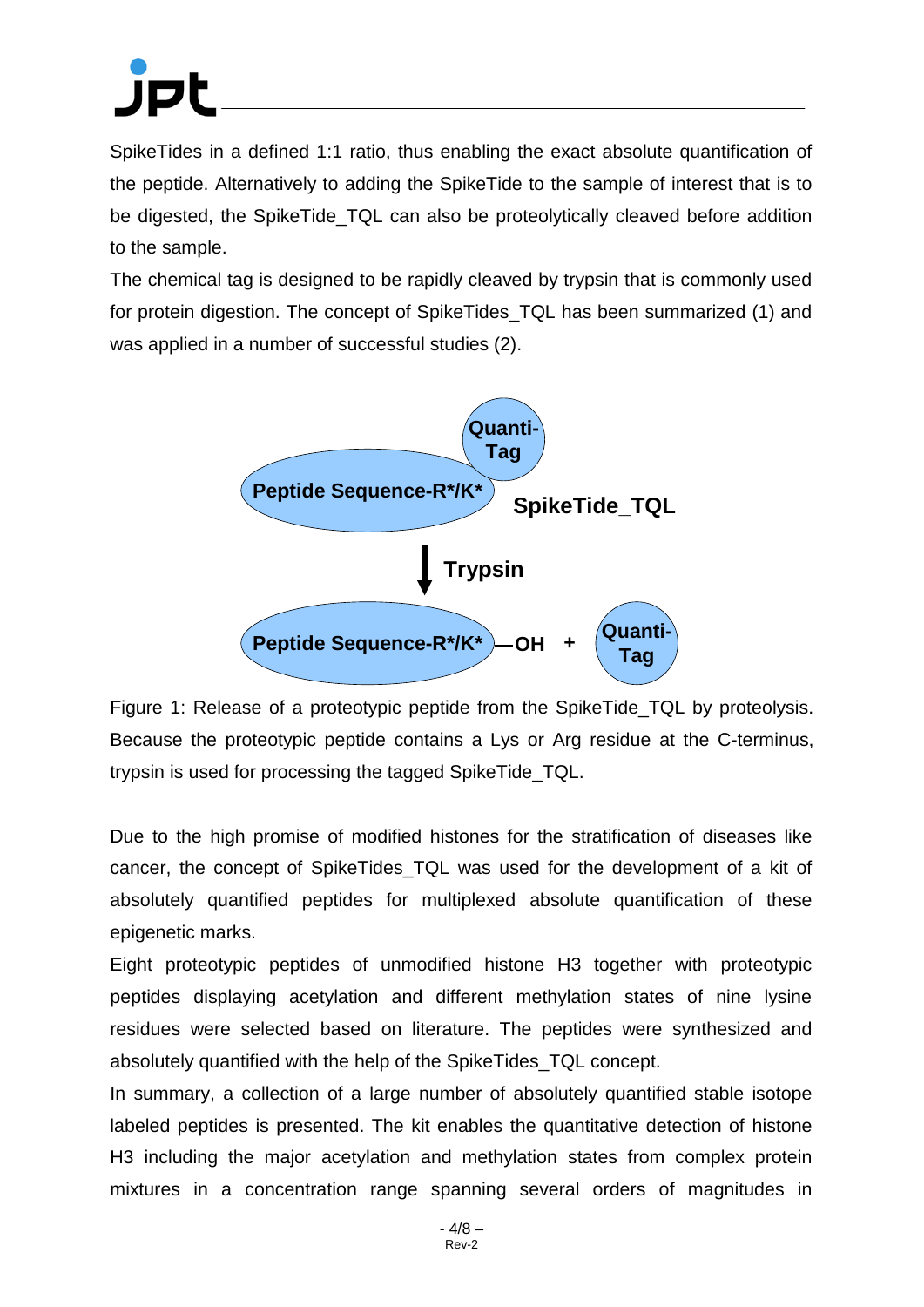

biological fluids and tissues to support diagnosis and stratification of cancer and other applications.

## <span id="page-4-0"></span>**2 List of Components**

| <b>Component</b> | Quantity                                                          | Format               |
|------------------|-------------------------------------------------------------------|----------------------|
| Micronics rack   | 37 SpikeTides_TQL labeled with stable isotopes. Tryptic digestion | 96 well micro-tube   |
|                  | releases respective proteotypic peptides.                         | rack system          |
|                  | Aliquots: 1 x 1nmol quantified target peptide                     | (HJ-Bioanalytik,     |
|                  |                                                                   | 1.4mL tubes)         |
| Product          |                                                                   | Microsoft Excel File |
| Documentation    |                                                                   |                      |

<span id="page-4-1"></span>

• All SpikeTides products should be stored at -20°C.

**PLEASE READ THE ENTIRE PROTOCOL BEFORE STARTING YOUR EXPERIMENTS!** 

**PLEASE CONTACT JPT PEPTIDE TECHNOLOGIES´ TECHNICAL SERVICES FOR ASSISTANCE IF NECESSARY.**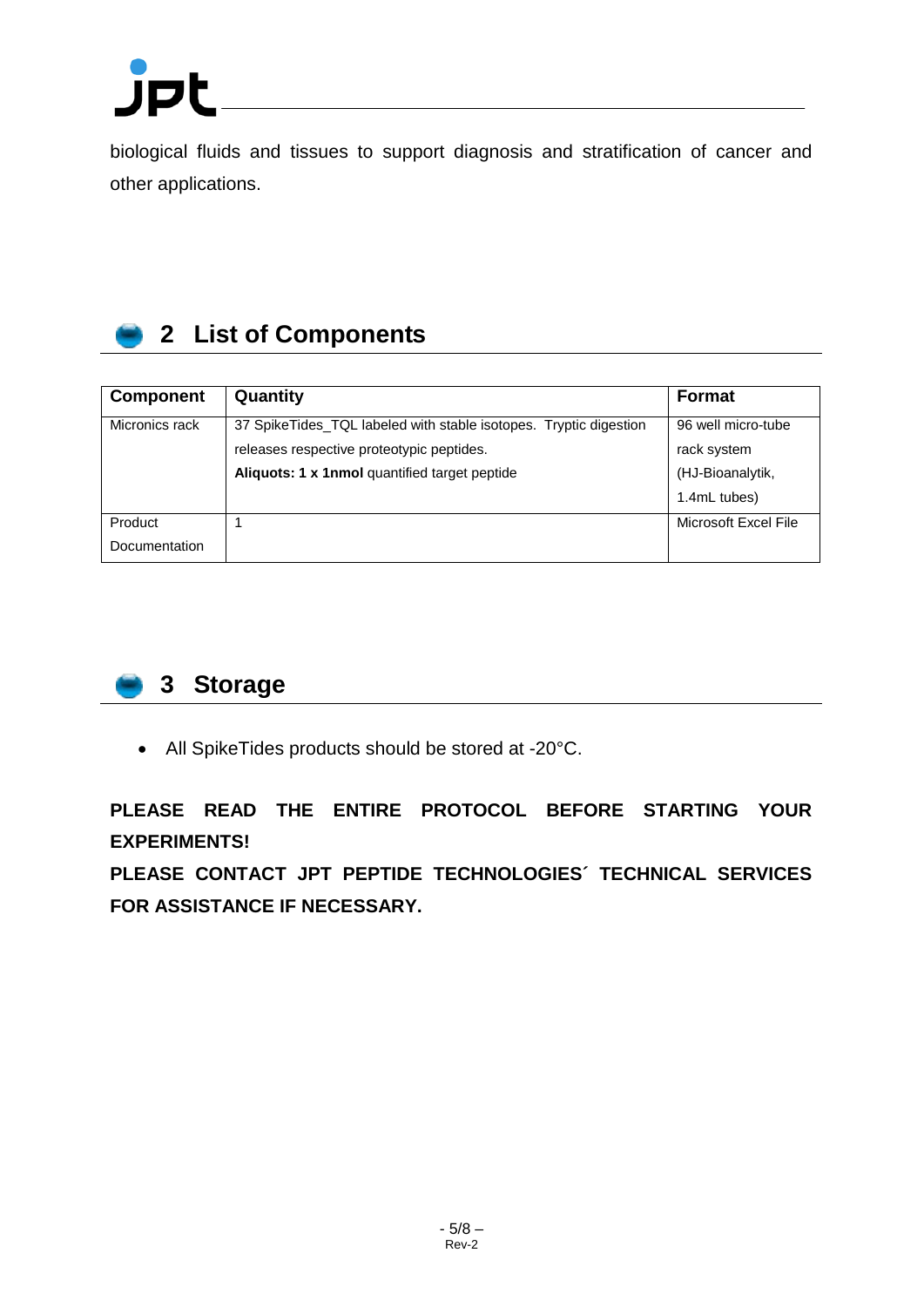# jpl

### <span id="page-5-0"></span>**4 Additional Materials required**

- Protease of adequate enzymatic activity which is able to cleave the peptide–tag peptide bond (i.a trypsin). JPT recommends to use "Promega Sequencing Grade Modified Trypsin".
- 0.1M Ammonium bicarbonate
- Dithiotreitol
- Iodoacetamide
- Formic acid

### <span id="page-5-1"></span>**5 Experimental part**

### <span id="page-5-2"></span>**5.1 Micronics rack layout**

The product documentation provided by email or available for download contains all information needed for easy allocation of peptide sequence to the Micro-tube rack tube number. The numbering starts with well A1 in the upper left corner, counting the first 12 peptides up to well A12. Peptide 13 is deposited in well B1 and so on. All other columns and rows are filled likewise.

The Micro-tube racks tubes are delivered with a yellow lid, keeping environmental air and humidity out of the tubes.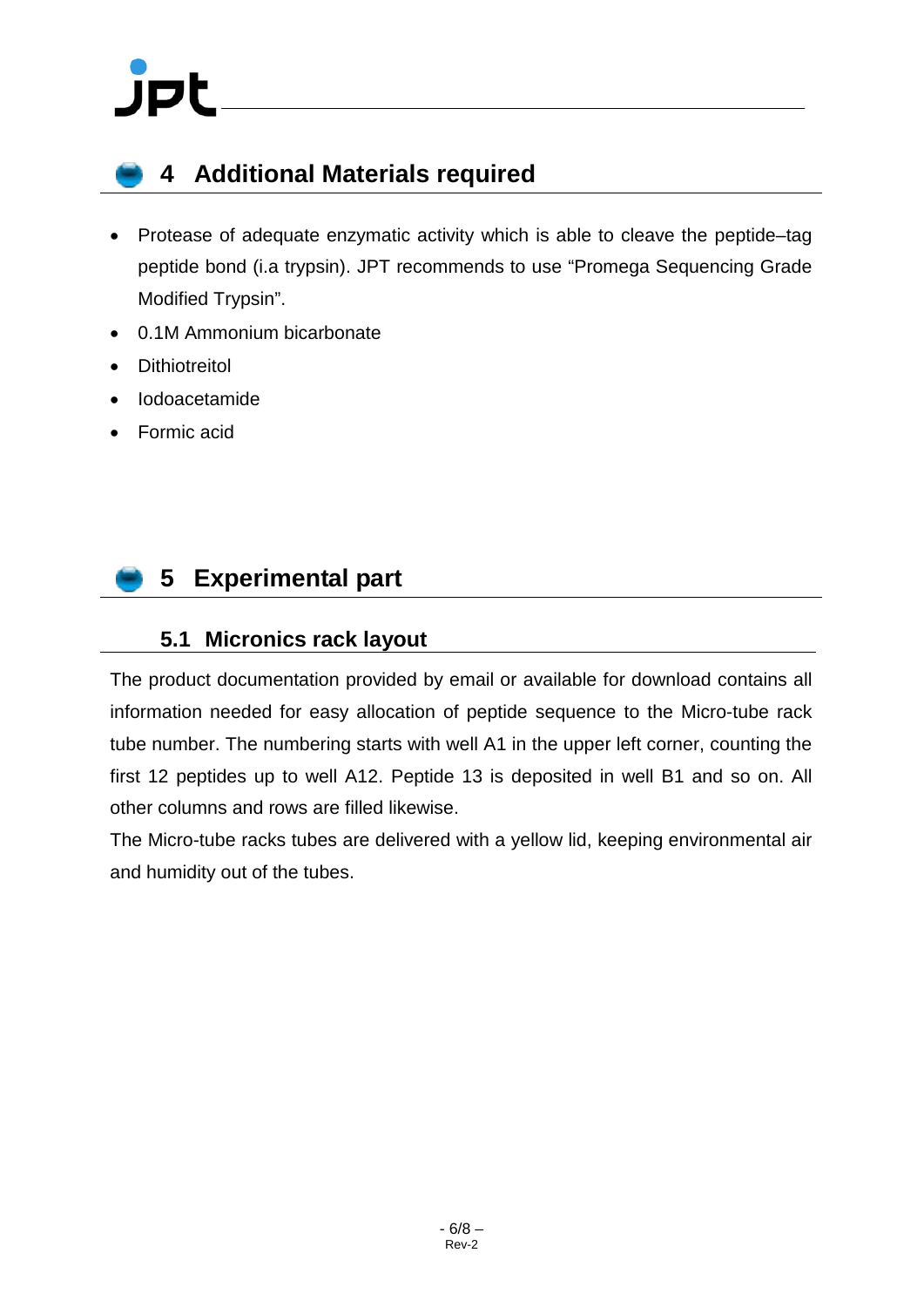### <span id="page-6-0"></span>**5.2 Experimental protocol**

The tagged Spiketide peptides cannot be used as Spike-in controls for your assay solution without prior digestion to release the tryptic peptide.

1. Solubilize the peptides in a solution consisting of 80% of 0.1M ammonium bicarbonate and 20% acetonitrile.

### **As the peptides were synthesized with alkylated cysteine residues, steps 2 and 3 can be skipped**

- 2. Add DTT to a final concentration of 12 mM in order to reduce all cysteine residues in your protein-containing sample. Incubate sample for 30 minutes at 32 °C.
- 3. Alkylate all Cys residues by adding iodoacetamide resulting in a final concentration of 40 mM. Incubate sample for 30 minutes at 25 °C in the dark. Dilute your solution by a factor of 3-4 with 0.1 M ammonium bicarbonate.
- 4. Add the tagged SpikeTides to your sample followed by the addition of protease for generation of proteotypic peptides. JPT recommends using a weight-oriented dilution of 1/100 enzyme/substrate followed by an incubation of the sample for 5 h at 37°C.
- 5. Add formic acid to a final pH value of 3 to stop the enzymatic reaction.
- 6. Dry down the sample and resolubilize in 0.1 % formic acid (make sure that the pH value is acidic!).



If protease concentration is too high, the enzyme might start cleaving amino acid bonds not typical for its proteolytic activity. Make sure to keep the enzyme concentration in the recommended range to get optimal results.